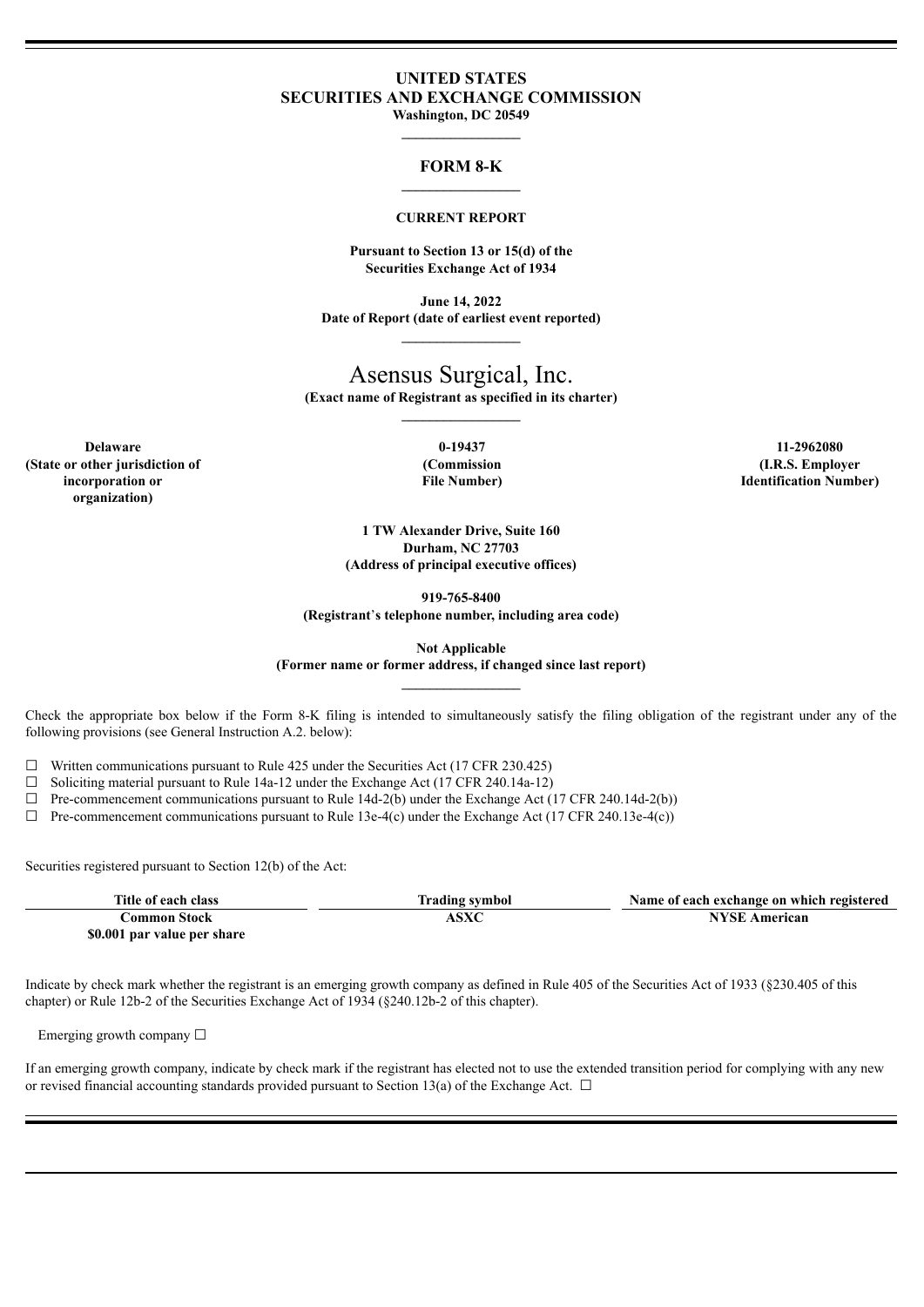### **Item 5.07 Submission of Matters to a Vote of Security Holders.**

On June 14, 2022, Asensus Surgical, Inc. (the "Company") held its 2022 Annual Meeting of Stockholders (the "Annual Meeting"). At the Annual Meeting, the total number of shares represented in person or by proxy was 111,427,690.75 of the 236,415,789 shares of Common Stock outstanding and entitled to vote at the Annual Meeting as of the record date, April 18, 2022. The following matters were voted upon at the Annual Meeting:

1. Election of Directors. The following named persons were elected as Directors of the Company to serve until the next Annual Meeting of Stockholders in 2023 or until their successors are elected and qualified. The votes cast were as follows:

| Director Nominee          | For           | Vote Withheld |
|---------------------------|---------------|---------------|
|                           |               |               |
| David B. Milne            | 37,965,825.90 | 13,271,415.95 |
| Anthony Fernando          | 41,427,918.77 | 9,809,322.08  |
| Andrea Biffi              | 43,152,531.64 | 8,084,709.21  |
| Kevin Hobert              | 48,001,657.21 | 3,235,584.64  |
| Elizabeth Kwo             | 47,964,808.81 | 3,272,432.03  |
| Richard C. Pfenniger, Jr. | 38,251,791.83 | 12,985,449.02 |
| William N. Starling       | 40,201,628.69 | 11,035,613.16 |

There were 60,190,448.89 broker non-votes for this proposal.

2. Say on Pay. The stockholders voted to approve, on an advisory basis, the compensation of the Company's named executive officers for 2021, as described in the proxy statement for the Annual Meeting in accordance with Regulation S-K, Item 402. The stockholder vote was as follows:

| 27,882,377.59<br><b>Votes</b> | FOR the resolution     |
|-------------------------------|------------------------|
| 22,296,247.89<br>Votes        | AGAINST the resolution |
| 1,058,615.36 Votes            | <b>ABSTAIN</b>         |

There were 60,190,449.89 broker non-votes for this proposal.

3. Ratification of Independent Public Accounting Firm for 2022. The stockholders voted to ratify the appointment of BDO USA, LLP as the independent registered public accounting firm for the Company for the year ending December 31, 2022. The stockholder vote was as follows:

| 108,294,852.77 Votes | FOR the resolution            |  |
|----------------------|-------------------------------|--|
| 2,068,290.47 Votes   | <b>AGAINST</b> the resolution |  |
| 1,064,547.49 Votes   | ABSTAIN                       |  |

There were no broker non-votes for this proposal.